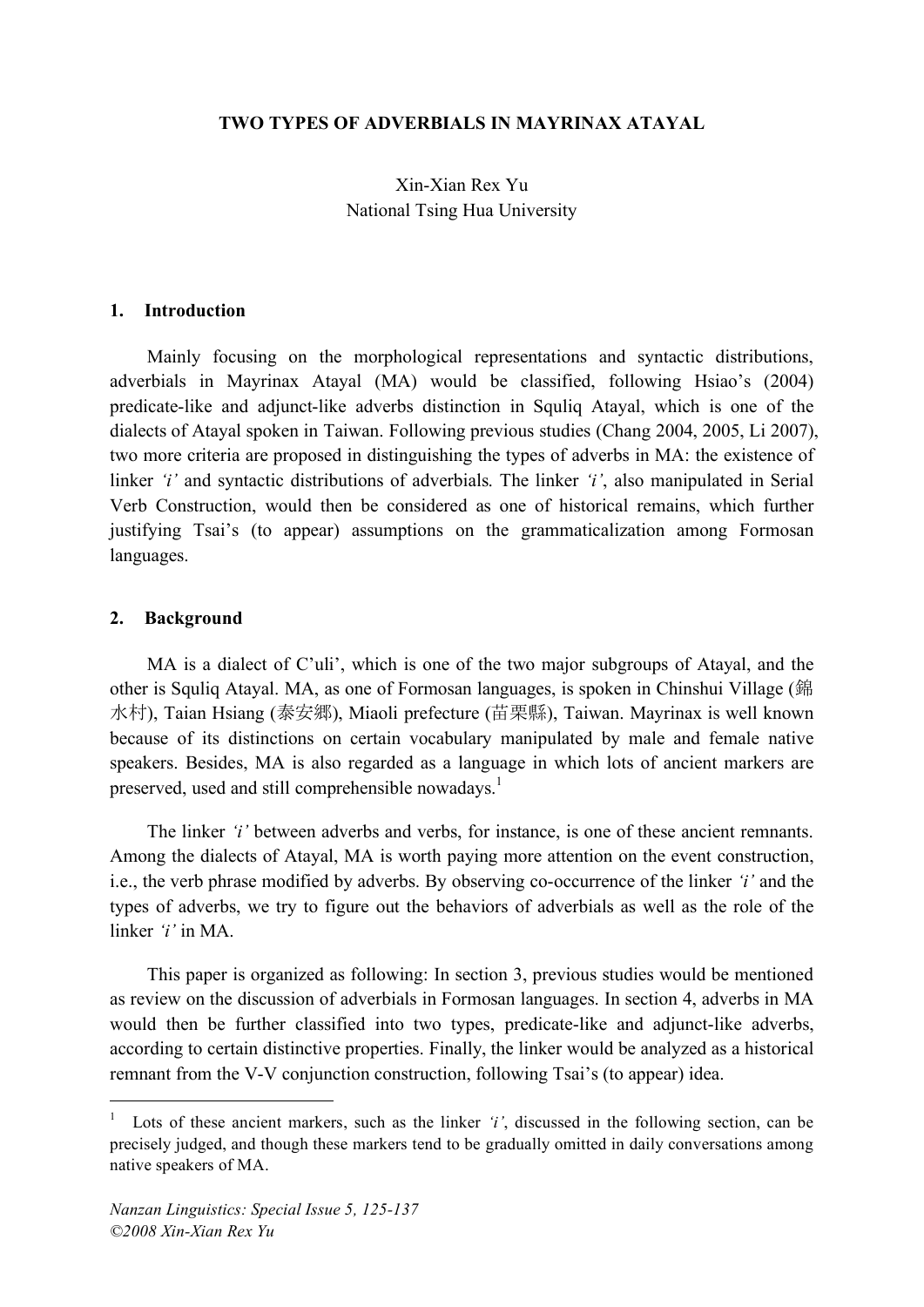### **3. Literature Review on Adverbials in Formosan Languages**

### **3.1. Huang (1995, 2000)**

With the similarity in syntactic behaviors, adverbs in MA are regarded as one kind of predication, similar to normal verbs. Identical to the behaviors in serial verb constructions, shown in (1), two constituents in (2) are also linked by *'i'*, which also takes the same function in serial verb constructions in (1) (Huang 1995: 191):

- (1) M-a'usa' 'i' k-um-aluap 'i' casan 'i' Yumin. AV-go Link hunt-AV-hunt Particle tomorrow Nom Yumin 'Yumin will go hunting tomorrow.'
- (2) Lihka' 'i' ma-ktaliyun ku' 'ulaqi'. fast Link AV-run Nom child

'The child is running fast.'

Carrying the correspondent voice marker, two constituents composing serial verb constructions in (1) could be plausibly treated as verbs. Without the voice markers, however, adverb in (2) seems to be quite unlike, under the morphological affixation.

### **3.2. Chang (2004, 2005) in Kavalan**

Chang (2004) takes another perspective on the behaviors of adverbs in Kavalan, one of Formosan languages spoken in Taiwan. He claims that the adverbials should be considered as the main verbs and the following lexical verb as the complements. He further divides adverbials into four types, according to their syntactic distributions and morphological properties: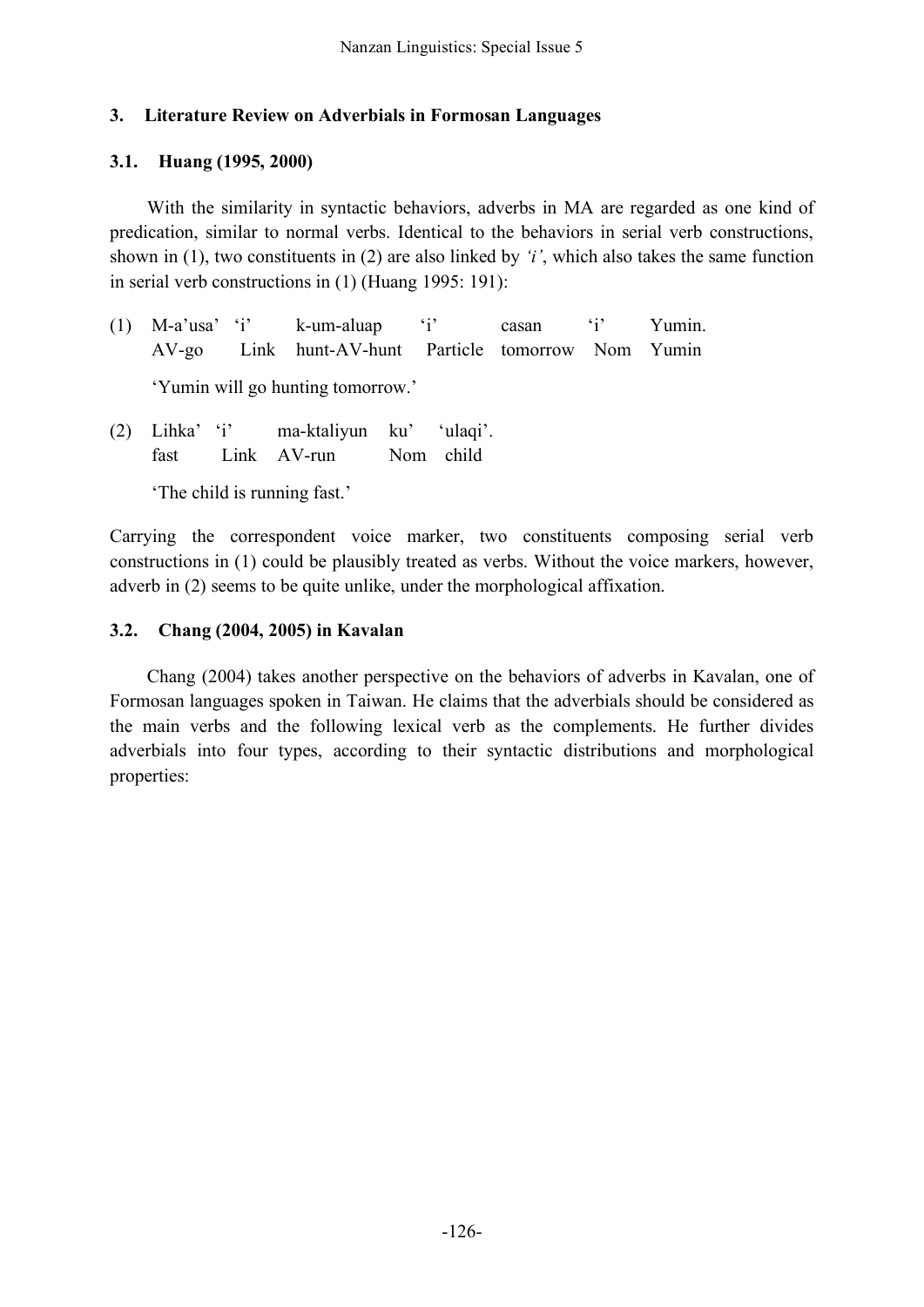| (3)                                                                      |
|--------------------------------------------------------------------------|
| Type A—SVC-I                                                             |
| A sequence of verbs without intervening conjunctions                     |
| AV-only restriction                                                      |
| No aspectual/ modal/ pronominal marking                                  |
| Inflected with imperative suffixes                                       |
| As matrix verbs, taking the following VP phrase as the complements       |
| Type B—SVC-II                                                            |
| A sequence of verbs without intervening conjunctions                     |
| No AV-only restriction                                                   |
| With aspectual/ modal/ pronominal marking                                |
| Inflected with imperative suffixes                                       |
| Type C—becoming adverbs                                                  |
| Restricted to sentence-initial position $\rightarrow$ not typical adverb |
| Unable to host bound pronouns $\rightarrow$ not typical verb             |
| Type D—Adjunct                                                           |
| Free distribution                                                        |
| Not sentence-initially existence                                         |

In general, three kinds of adverbs is inducted under Chang's observations: predicate-type, adjunct-type and the other one between them. All of these types are divided by means of examining the syntactic distribution and morphological affixation, such as relative distribution of the adverbs and imperative suffixation, respectively.

In addition to these criteria of discriminate the type of adverb, Mayrinax Atayal also provides us another hint to distinguish. That is the linker *'i'*, which has been omitted in other dialects of Atayal. The linker *'i'* occurring between two components of a serial verb construction, which is theoretically defined as a sequence 'in which verbs sharing a common actor or object are merely juxtaposed with no intervening conjunctions'(Foley and Olson 1985).

However, in some occasions, this linker sometimes becomes optional and sometimes obligatory. This is another phenomenon relating to the historical evolution of MA.

# **3.3. Li (2007) in Puyuma**

Based on three restrictions, Li subclassifies adverbial expressions in Puyuma, a Formosan language spoken in the southeast of Taiwan (Li 2007: Table 4):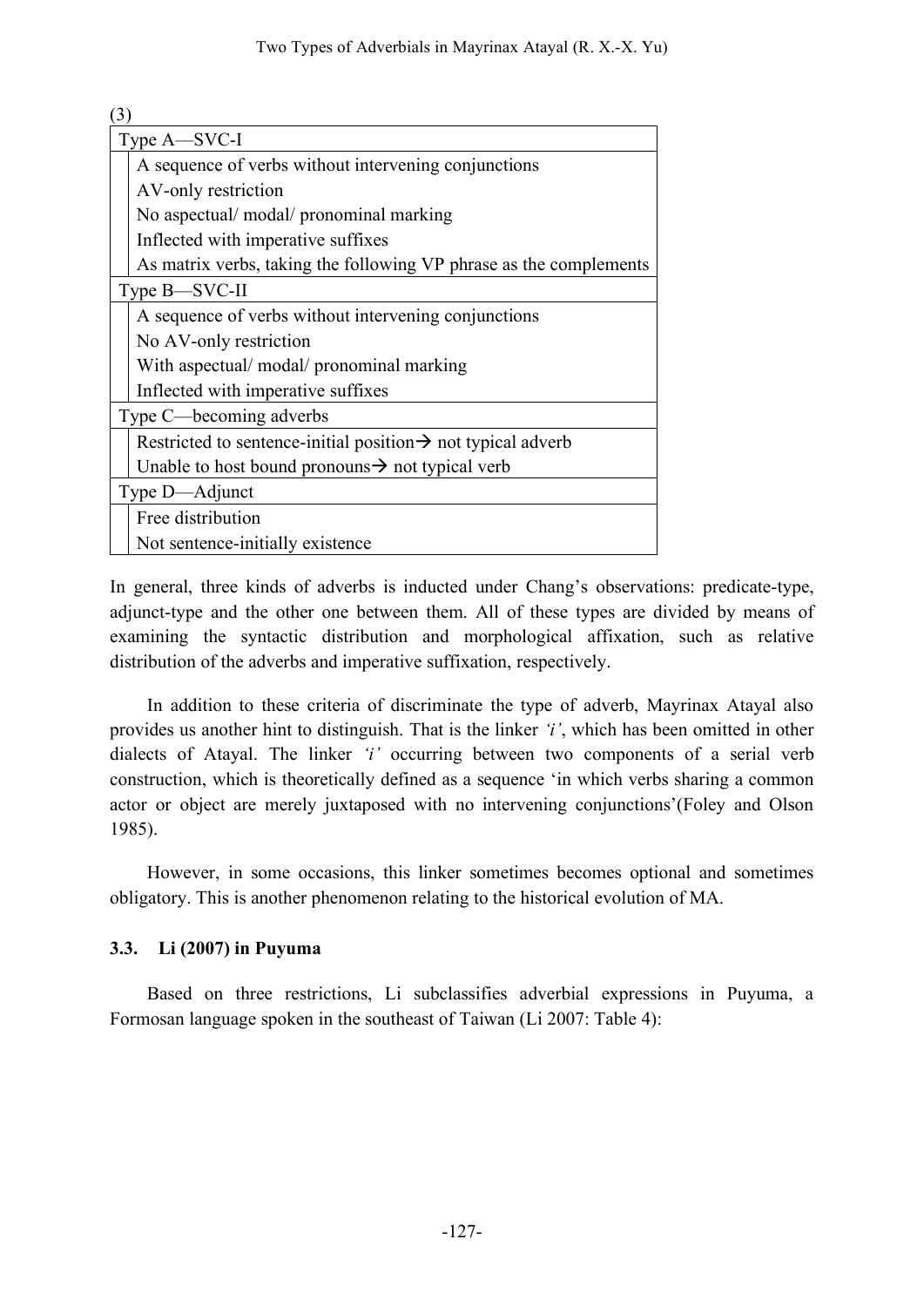|          |   | <b>AV RESTRITION</b> | <b>ARGUMENT</b>    | <b>ARGUMENT</b>    |  |
|----------|---|----------------------|--------------------|--------------------|--|
|          |   |                      | <b>ATTRACTION</b>  | <b>OCCURRENCE</b>  |  |
|          |   |                      | <b>RESTRICTION</b> | <b>RESTRICTION</b> |  |
| Type I   |   | Yes                  | Yes                | Yes                |  |
| Type     | A | No                   | N <sub>0</sub>     | Yes                |  |
| П        | в | Yes                  | Yes                |                    |  |
| Type III |   | No                   | No                 | No                 |  |
|          |   |                      |                    |                    |  |

Under Li's observations, adverbs in type I obey these three restrictions: AV restriction—voice marker on the following lexical verb must be Agent Voice, Argument attraction restriction—the argument selected by the lexical verb must be attached to the preceding adverb, and Argument occurrence restriction—the arguments occur just once. Li's assumptions provide us a standard way to evaluate the types of adverbs.

#### **3.4. Hsiao (2004) in Squilq Atayal**

 $(4)$ 

From the observations of Hsiao (2004), we can also discover two types of adverbs in Squilq Atayal, which is another dialect of Atayal:

| Perf<br>- SI                 |                  |                                                                                 |                      |                                                                                    |                                                                                                                                                                                 |                  |                     |     |                                                                                                                                                                  |
|------------------------------|------------------|---------------------------------------------------------------------------------|----------------------|------------------------------------------------------------------------------------|---------------------------------------------------------------------------------------------------------------------------------------------------------------------------------|------------------|---------------------|-----|------------------------------------------------------------------------------------------------------------------------------------------------------------------|
| 'Yumin beat Tali violently.' |                  |                                                                                 |                      |                                                                                    |                                                                                                                                                                                 |                  |                     |     |                                                                                                                                                                  |
|                              |                  |                                                                                 |                      |                                                                                    |                                                                                                                                                                                 |                  |                     |     |                                                                                                                                                                  |
| Ulung                        |                  |                                                                                 |                      |                                                                                    |                                                                                                                                                                                 |                  |                     | qu' | rhyal                                                                                                                                                            |
|                              |                  |                                                                                 |                      |                                                                                    |                                                                                                                                                                                 |                  |                     | Nom | ground                                                                                                                                                           |
|                              |                  |                                                                                 |                      |                                                                                    |                                                                                                                                                                                 |                  |                     |     |                                                                                                                                                                  |
| Obl                          |                  |                                                                                 |                      |                                                                                    |                                                                                                                                                                                 |                  |                     |     |                                                                                                                                                                  |
|                              |                  |                                                                                 |                      |                                                                                    |                                                                                                                                                                                 |                  |                     |     |                                                                                                                                                                  |
| Ki'a                         |                  |                                                                                 |                      |                                                                                    | qasa.                                                                                                                                                                           |                  |                     |     |                                                                                                                                                                  |
|                              |                  |                                                                                 |                      | $\log$                                                                             | that                                                                                                                                                                            |                  |                     |     |                                                                                                                                                                  |
|                              | (Hsiao 2004: 73) |                                                                                 |                      |                                                                                    |                                                                                                                                                                                 |                  |                     |     |                                                                                                                                                                  |
|                              |                  | A. Predicate-like type<br><b>B.</b> Adjunct-like type<br>squ'hera.<br>yesterday | 'Tali comes slowly.' | M-qnhway m-wah qu'<br>AV-slowly AV-come Nom<br>Wal si pk'ia m-ihiy<br>(sa) qriq-un | Tali.<br>Tali<br>violent AV-beat Tali<br>na<br>fortunately Par steal-PV Obl<br>cyux m-'abi slaq hozil<br>probably Asp AV-sleep farm<br>'Maybe the dog is sleeping in the farm.' | Tali qu'<br>Tali | Yumin.<br>Nom Yumin |     | (Hsiao 2004: 49)<br>(Hsiao 2004: 57)<br>$s \le m > i$ t'tu<br>Tali put-AV-AV trap<br>'Fortunately, Tali put the trap on the ground stealthily.' (Hsiao 2004: 72) |

Although some vocabulary shared between Squilq Atayal and Mayrinax Atayal, these two dialects can be crucially distinguished on the existence of the linker *'i'* between adverbs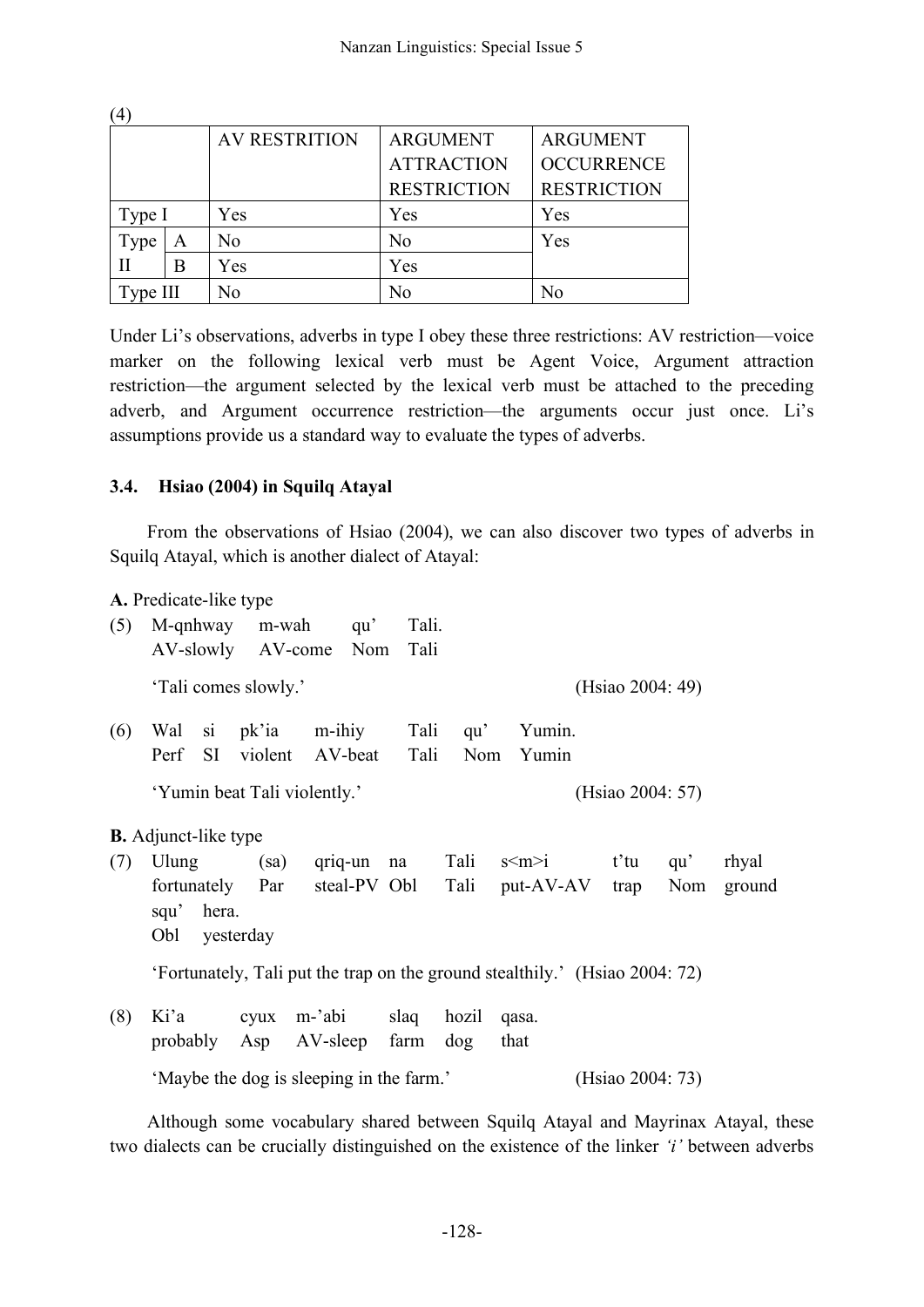and verbs.

# **4. Types of Adverbials in MA**

Based on Hsiao's categorization, we can divide adverbs in MA into two types: predicate-like and adjunct-like adverbs. For each type, Li's restrictions would be applied as criteria in order to further confirm their syntactic properties.

### **4.1. Predicate-like Adverbs**

Adverbs in this type with Voice inflection affix and bound pronominal clitics behave similarly to the main predicate. Moreover, there is a linker occur between these adverbs and the following lexical verb. In addition, the emergence of this linker *'i'* seems to be arbitrary.

### **4.1.1. Voice Markers and Bound Pronoun**

Acting as a predicate, adverbs in MA are also observed to have Voice markers (9). In addition, the bound pronouns are found to be attached on the adverbs in this type, instead of on the lexical verb (10). Once negated, the adverbs carry only the Voice marker, while the bound pronoun then attach to the initial negation (11), just like a matrix predicate:

| (9)       | a. | <b>M</b> -ubagaq 'i' $k$ <um>alu 'i'<br/>Watan.</um>              |
|-----------|----|-------------------------------------------------------------------|
|           |    | AV-polite Link talk-AV-talk Nom Watan                             |
|           |    | 'Watan talked politely.'                                          |
|           | b. | $K \le$ <b>um</b> >alu 'i' Watan.                                 |
|           |    | talk-AV-talk Nom Watan                                            |
|           |    | 'Watan talked.'                                                   |
| $(10)$ a. |    | $Si$ -punabak=mi' la cokang 'i' k $\leq$ um>awah<br>ku'<br>kurol. |
|           |    | $IV$ -carefully=1st Asp very Link open-AV-open Nom box            |
|           |    | 'I've already carefully opened the box.'                          |
|           | b. | K <um>awah=mi' ku'<br/>kurol.</um>                                |
|           |    | open-AV-open=1st Nom box                                          |
|           |    | 'I opened the box.'                                               |
| $(11)$ a. |    | Ini=mu' ubuga-ani 'i' baiq cu' heing 'i' hiya'.                   |
|           |    | $Neg=1st$ polite-BV Link give Acc<br>candy<br>Nom<br>he           |
|           |    |                                                                   |

'I impolitely gave him the candies.'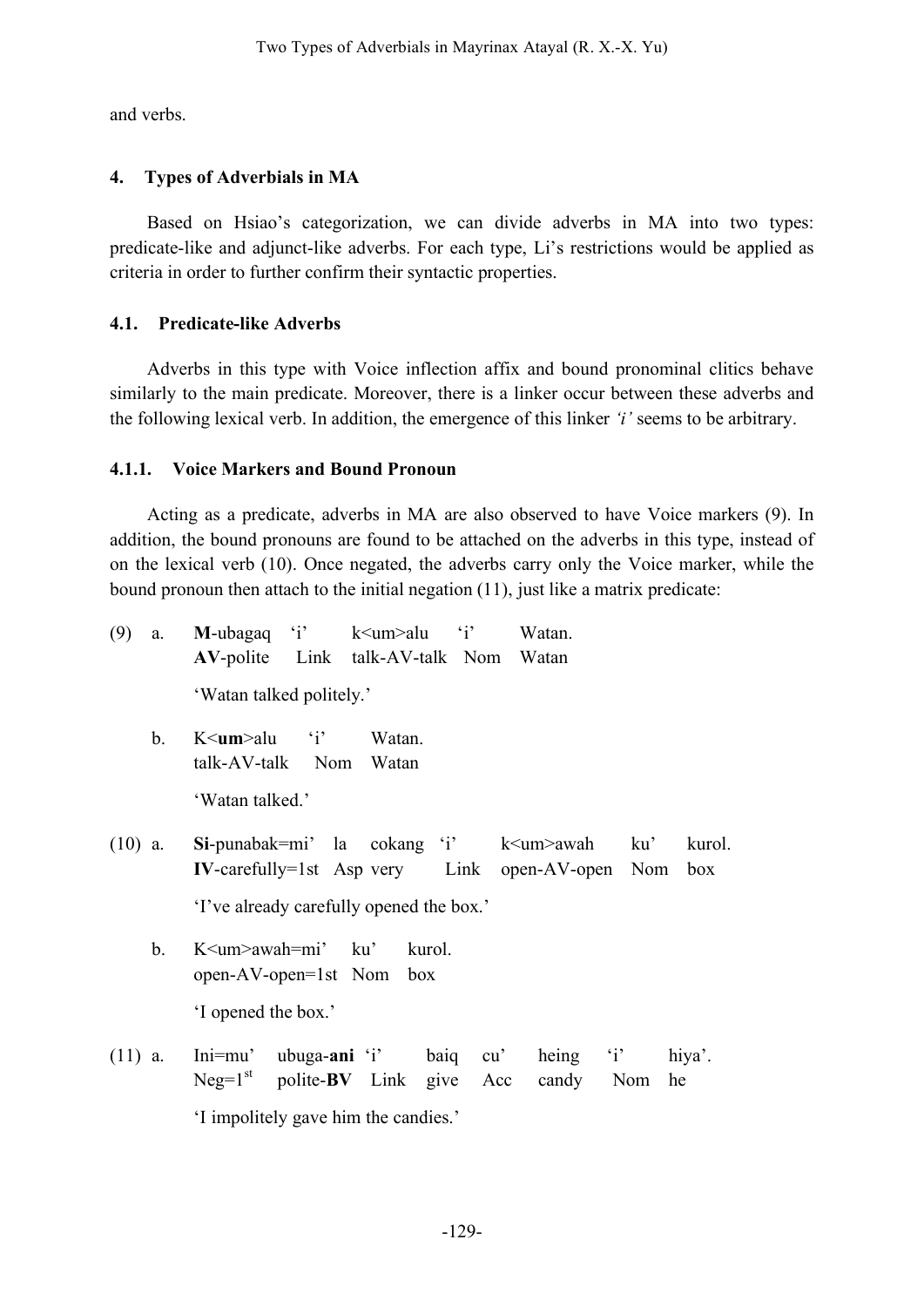| b. Ini=mu' baiq-i cu' pila' ku' 'ulaqi'. |                                       |                  |  |  |
|------------------------------------------|---------------------------------------|------------------|--|--|
|                                          | $Neg=1st$ give-LF Acc money Nom child |                  |  |  |
|                                          | 'I didn't give the child money.'      | (Huang 1995: 66) |  |  |

## **4.1.2. AV-only Restriction**

Just like the situation in Serial Verb Construction mentioned in previous studies, adverbs act as the main predicate, assign the arguments with proper case markers, and bound the following lexical verb with AV form only:

| $(12)$ a. |                | Ma-na-mat'mati 'i'  |              | $t$ Im >uting cu'      |     | 'ulaqi'       | $\mathbf{Y}$ | Watan.   |
|-----------|----------------|---------------------|--------------|------------------------|-----|---------------|--------------|----------|
|           |                | <b>AV-violently</b> | Link         | beat-AV-beat Acc       |     | child         | Nom          | Watan    |
|           | $\mathbf{b}$ . | $A'$ -mat'mati-un   | $i^{\prime}$ | $t$ Im >uting ni Watan |     |               | ku'          | 'ulaqu'. |
|           |                | Red-violently-PV    | Link         | beat-AV-beat Gen Watan |     |               | Nom          | child    |
|           | $\mathbf{c}$   | *Ma-na-matimati     | i'           | tuting-un              |     | ni' Watan ku' |              | 'ulagi'. |
|           |                | $AV-violently$      | Link         | beat-PV                |     | Gen Watan     | Nom          | child    |
|           | d.             | $*A'$ -mat'mati-un  | $i^{\prime}$ | tuting-un              | ni' | Watan         | ku'          | 'ulaqi'. |
|           |                | Red-violently-PV    | Link         | beat-PV                | Gen | Watan         | Nom          | child    |

'Watan beats the child violently.'

It is obvious that the adverbial can be formed as either Agent Voice or Patient Voice, with different case markers on the arguments. But it is not the case for the following lexical verb in (12c). Agreement between adverbials and lexical verb in terms of Voice System could not repair this failure (12d). AV-only restriction is absolutely required in this type of adverbs.

### **4.1.3. Arbitrariness of Linker** *'i'*

One of the distinctive properties in MA is the existence of linker *'i'*. This linker occurs between the adverbials and the following lexical verbs (13), as well as between two adverbs  $(14)$ :

| (13) a. An-liliah-un 'i' $t \leq u$ m>uting 'i' Watan.<br>often-PV $\qquad$ Link beat $\langle$ AV $>$ Nom Watan |  |  |
|------------------------------------------------------------------------------------------------------------------|--|--|
| 'It is often for Watan to be beaten.'                                                                            |  |  |

b. Ma-na-matimati 'i' t<um>uting cu' 'ulaqi 'i' Watan. AV- violently Link beat-AV-beat Acc child Nom Watan

'Watan violently beats the child.'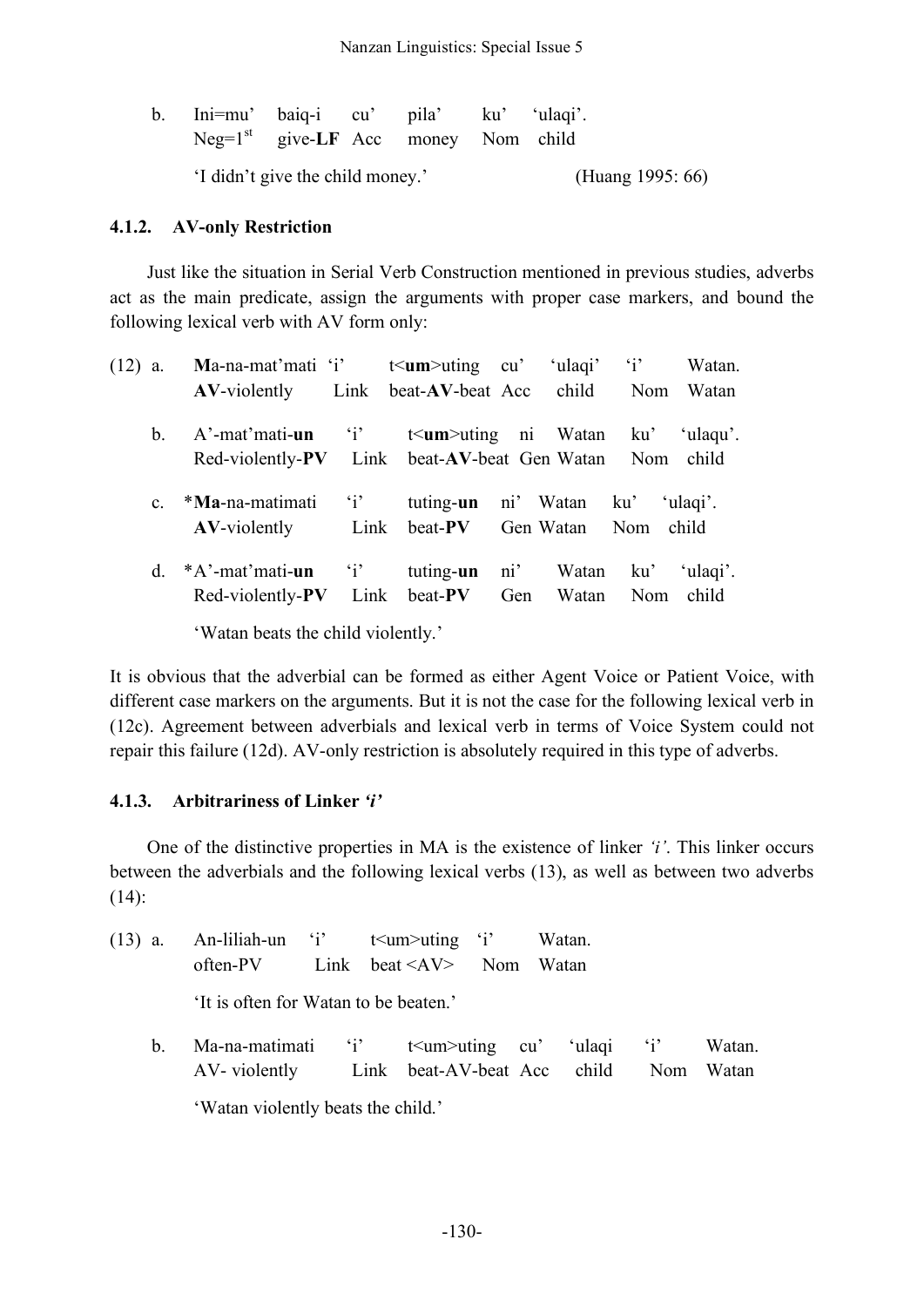| $(14)$ An-liliah-un 'i' | ma-na-mat'mati 'i' | t i' two-verting that                    | Watan. |
|-------------------------|--------------------|------------------------------------------|--------|
| often-PV                | Link AV-violently  | Link beat $\langle AV \rangle$ Nom Watan |        |

'It is often for Watan to be beaten violently.'

Its appearance, however, is arbitrary: sometimes it's optional (15), sometimes it's obligatory (16).

| $(15)$ Ma-nahaiyau $('i')$<br>AV-Slowly Link    |  | h <um>akay 'i'<br/>walk-AV-walk Nom Watan</um> |                                        | Watan.  | $(i'$ is optional) |                      |
|-------------------------------------------------|--|------------------------------------------------|----------------------------------------|---------|--------------------|----------------------|
| 'Watan walked slowly.'                          |  |                                                |                                        |         |                    |                      |
| $(16)$ Hailag cubalai * $('i')$<br>quickly very |  |                                                | ma-ktaliyun ku' bauwaq.<br>Link AV-run | Nom pig |                    | $(i'$ is obligatory) |

'Pig runs very fast.'

Overall, the emergence of the linker *'i'* under this type of adverbs is definitely grammatical, since sentence failure may result from the omission in the some obligatory situations. And the optionality of that linker seems to be the outcome of ease of articulation among the native speakers.

### **4.1.4. Inability of Being Topicalized**

All the arguments in MA could be topicalized at the initial position followed a topic marker *ga*. Adverbs in this type, of course, are not allowed to be a topic:

| $(17)$ a. |         | Ma-na-lialiah 'i'<br>AV-frequently Link beat-AV-beat Acc child Nom Yumin |    |     | $t$ sum >uting cu  |        | ulaqi <sup>'</sup> | $\mathbf{a}$ | Yumin. |
|-----------|---------|--------------------------------------------------------------------------|----|-----|--------------------|--------|--------------------|--------------|--------|
|           | $b_{-}$ | *Ma-na-lialiah ga<br>AV-frequently TOP beat-AV-beat Acc child Nom Yumin  |    |     | $t$ sum >uting cu' |        | ulaqi <sup>*</sup> | $i^{\prime}$ | Yumin. |
|           |         | 'Yumin often beat the child.'                                            |    |     |                    |        |                    |              |        |
| $(18)$ a. |         | T-um-uting cu' 'ulaqi' 'i'<br>beat-AV-beat Acc                           |    |     | child Nom Yumin    | Yumin. |                    |              |        |
|           | b.      | $*T$ -um-uting<br>beat-AV-beat TOP Acc child Nom Yumin                   | ga | cu' | 'ulaqi' 'i'        |        | Yumin.             |              |        |
|           |         | 'Yumin beats the child.'                                                 |    |     |                    |        |                    |              |        |

Normally, it is not possible to topicalize an adverbial; however, adverbs in the other type, Adjunct-like adverbs, are observed to be topicalized. We will discuss this part in section 4.2.4.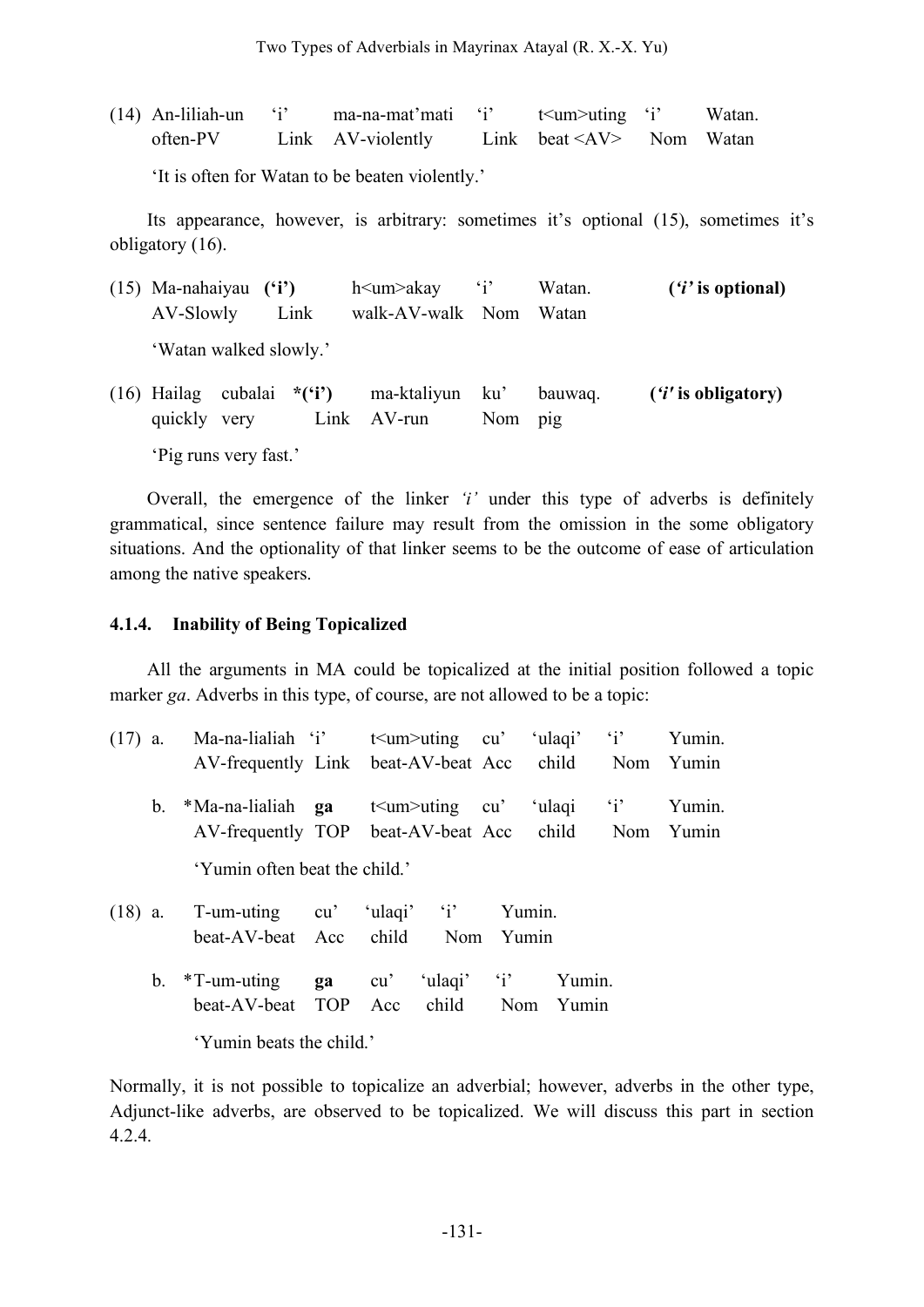### **4.1.5. Rigid Distribution**

Similar to the main predicates in verb-initial languages, adverbials in MA are restricted in the positioning. With Voice marker and bound pronoun, adverbials always initially occur. Other alternative orderings are not allowed:

| $(19)$ a.      | Ma-nahaiyau                                         | h <um>akay</um>  | $i^{\prime}$ | Watan. |
|----------------|-----------------------------------------------------|------------------|--------------|--------|
|                | AV-Slowly                                           | walk-AV-walk Nom |              | Watan  |
|                | *H <um>akay ma-nahaiyau<br/><math>b_{-}</math></um> |                  | $\mathbf{1}$ | Watan. |
|                | walk-AV-walk AV-Slowly                              |                  | Nom          | Watan  |
| $\mathbf{c}$ . | *H <um>akay 'i'</um>                                | Watan            | ma-nahaiyau. |        |
|                | walk-AV-walk Nom                                    | Watan            | AV-Slowly    |        |
|                | 'Watan walked slowly.'                              |                  |              |        |

### **4.2. Adjunct-like Adverbs**

Lacking of Voice markers, adverbs in this type are not required to initially occur in sentence. Instead, their distributions would be relatively free. Distinctively, the linker *'i'* is not allowed for these adverbs. Moreover, Adverbs in this type can be topicalized with topic marker *ga*. In addition, there is no AV-only restriction for this type of adverbials.

### **4.2.1. No Voice Marker and Relevant Argument**

Adverbs in this type are not allowed to have any Voice marker. Instead, the following lexical verb acts as the matrix predicate (20). Moreover, this type of adverbs would attach either no argument or the bound pronoun irrelevant to the verb (21):

(20) Ki'i'  $c \leq n > bu$  na' ku' bakarowap. probably shoot-PV-shoot Ins Nom hunting/hunter

'It is probably that it was killed by the hunter.'

(21) a. Asi=**mu**-ga bak-un=mu hiya. seemingly=1s. know-PV=1s. he

'It seems to me that I know him.'

b. Asi=**nia'**-ga bak-un=nia hiya. seemingly=**3s.** know-PV=3s. he

'It seems to him<sub>i</sub> that he<sub>i</sub> knows him<sub>i</sub>.'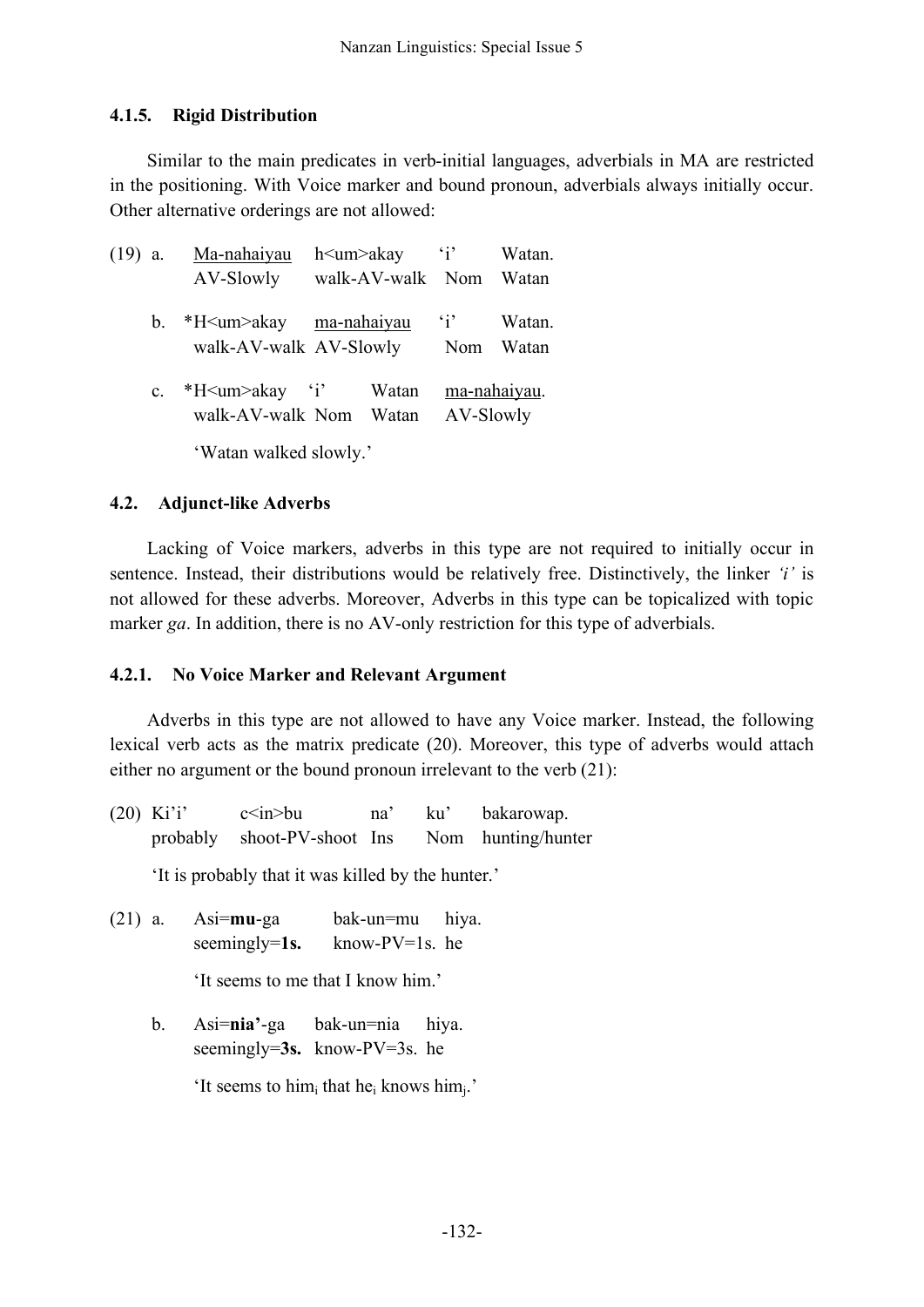### **4.2.2. No AV-only Restriction**

The Voice system of the following lexical verb would no longer be restricted in Agent Voice. In other words, the preceding adverb would not get involved in the event:

(22) Asi-ga tuting-un kalialia'h 'i' Watan. probably beat-PV often Link Watan

'It is probably that Watan is often beaten.'

### **4.2.3. No Linker Is Allowed**

Different from predicate-like adverbs, the linker *'i'* is absolutely forbidden under this type of adverbs:<sup>2</sup>

|           |    |                                |                  | $(23)$ Tuting-un $(*i')$ kalialia'h 'i' Watan                                      | cu'               | 'ulagi'.                                              |        |
|-----------|----|--------------------------------|------------------|------------------------------------------------------------------------------------|-------------------|-------------------------------------------------------|--------|
|           |    | beat-PV                        |                  | Link often Nom Watan Acc                                                           |                   | child                                                 |        |
|           |    | 'Watan often beats the child.' |                  |                                                                                    |                   |                                                       |        |
|           |    |                                |                  | $(24)$ Asi-ga $(*'i')$ tuting-un kalialia'h 'i'<br>probably Link beat-PV often Nom | Watan.<br>Watan   |                                                       |        |
|           |    |                                |                  | 'It is probably that Watan is often beaten.'                                       |                   |                                                       |        |
| $(25)$ a. |    | Kalialia'h<br>often            | ga<br><b>TOP</b> | $tu$ ing                                                                           |                   | $cu'$ 'ulaqi' 'i'<br>beat-AV-beat Acc child Nom Yumin | Yumin. |
|           | b. | *Kalialia'h 'i'                |                  | $t<$ um $>$ uting                                                                  | $cu'$ 'ulaqi' 'i' |                                                       | Yumin. |

'Yumin beats the child everyday.'

# **4.2.4. Capability of Being Topicalized**

As mentioned above, predicate-like adverbs are unable to be topicalized. Adjunct-like adverb, however, can occur as the topic, followed by the topic marker *ga*:

often Link beat-AV-beat Acc child Nom Yumin

| $(26)$ a. | T <um>uting</um>                                                                                                                                                                                                                                                                                  | kalialia'h | cu' 'ulaqi' 'i' Yumin. |  |
|-----------|---------------------------------------------------------------------------------------------------------------------------------------------------------------------------------------------------------------------------------------------------------------------------------------------------|------------|------------------------|--|
|           | beat-AV-beat                                                                                                                                                                                                                                                                                      | often      | Acc child Nom Yumin    |  |
| $b_{-}$   | Kalialia'h ga $t$ $\leq$ $t$ $\leq$ $t$ $\leq$ $t$ $\leq$ $t$ $\leq$ $t$ $\leq$ $t$ $\leq$ $t$ $\leq$ $t$ $\leq$ $t$ $\leq$ $t$ $\leq$ $t$ $\leq$ $t$ $\leq$ $t$ $\leq$ $t$ $\leq$ $t$ $\leq$ $t$ $\leq$ $t$ $\leq$ $t$ $\leq$ $t$ $\leq$ $t$ $\le$<br>often TOP beat-AV-beat Acc child Nom Yumin |            |                        |  |
|           | 'Yumin beats the child everyday.'                                                                                                                                                                                                                                                                 |            |                        |  |

<sup>&</sup>lt;sup>2</sup> The expression *kalialia'h* in MA can be interpreted as either 'often' or 'everyday'.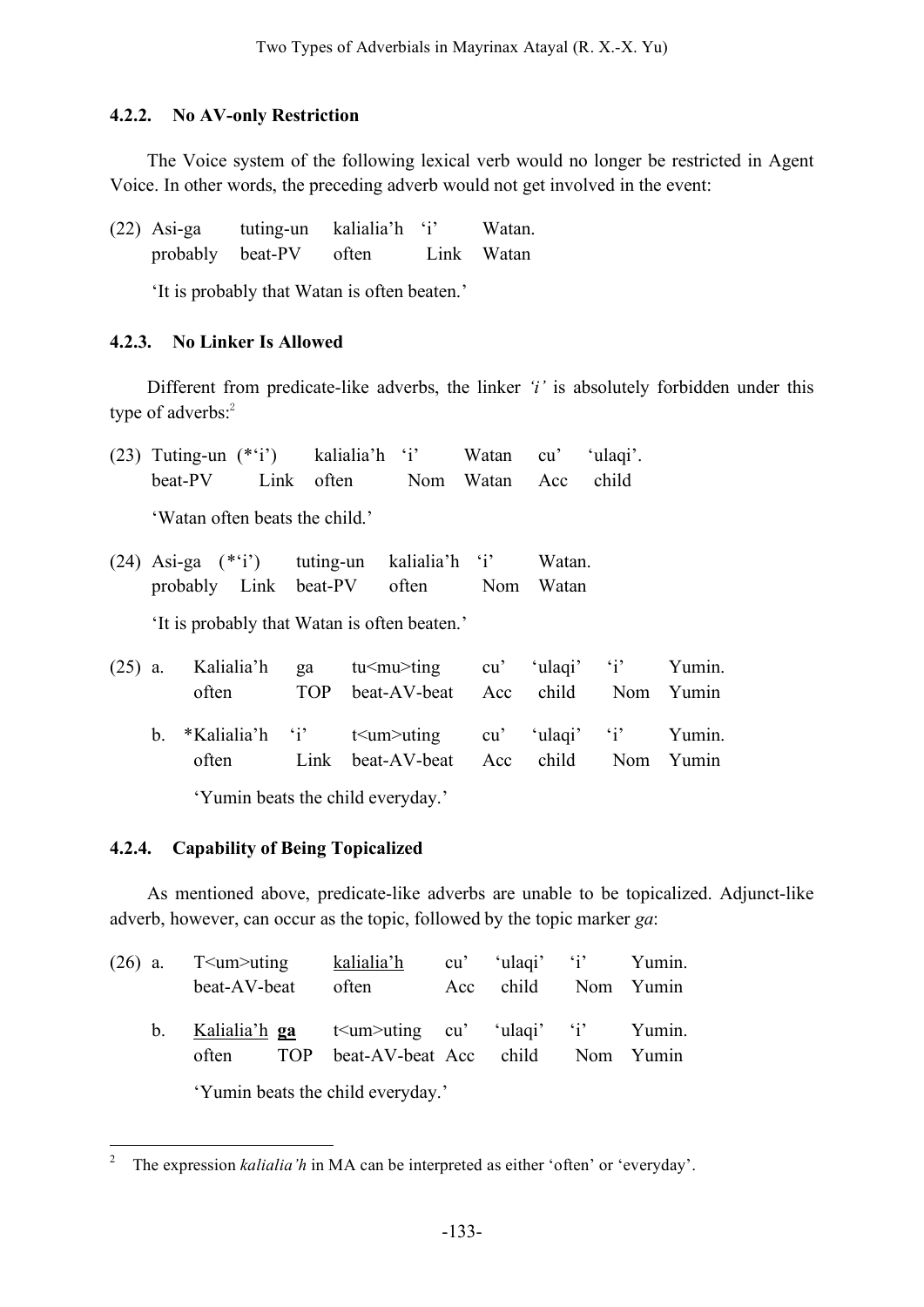| $(27)$ a.     | Ma-na-matimati kalialia'h |                                                                                                                              | $i^{\prime}$ | $t$ sum >uting cu' 'ulaqi 'i' Yumin. |        |        |
|---------------|---------------------------|------------------------------------------------------------------------------------------------------------------------------|--------------|--------------------------------------|--------|--------|
|               | AV-violently              | everyday                                                                                                                     | Link         | beat-AV-beat Acc child Nom Yumin     |        |        |
| $b_{\cdot}$   |                           | Kalialia'h ga ma-na-matimati 'i' t-um-uting cu' 'ulaqi 'i'<br>everyday TOPAV-violently Link beat-AV-beat Acc child Nom Yumin |              |                                      |        | Yumin. |
|               |                           | 'Yumin violently beats the child everyday.'                                                                                  |              |                                      |        |        |
| $(28)$ a.     |                           | $T$ im >uting kalialia'h cu'<br>Beat-AV-beat everyday Acc child Nom Yumin                                                    |              | 'ulaqi' 'i'                          | Yumin. |        |
| $\mathbf b$ . | Yumin ga                  | t \tim >uting kalialia'h cu'<br>Yumin TOP beat-AV-beat everyday Acc child                                                    |              | 'ulaqi'.                             |        |        |

'Yumin beats the child everyday.'

## **4.2.5. Relatively Free Distributions**

Adverbs in this type can rather freely occur in different positions: following the first predicate (29a), following the second predicate (29b) or between the arguments (29c).

| $(29)$ a. |                | Ma-na-matimati kalialia'h 'i' $t$ <um>uting cu' ulaqi 'i'</um> |       |  |                                       |                              |  | Yumin. |  |
|-----------|----------------|----------------------------------------------------------------|-------|--|---------------------------------------|------------------------------|--|--------|--|
|           |                | AV-violently                                                   | often |  | Link beat-AV-beat Acc child Nom Yumin |                              |  |        |  |
|           | b.             | Ma-na-matimati 'i' t <um>uting kalialia'h</um>                 |       |  |                                       | cu'ulaqi 'i'                 |  | Yumin. |  |
|           |                | AV-violently Link beat-AV-beat often Acc child Nom Yumin       |       |  |                                       |                              |  |        |  |
|           | $\mathbf{C}$ . | Ma-na-mat'mati 'i' $t$ $\leq$ $t$ um $>$ uting cu'             |       |  |                                       | 'ulaqi kalialia'h 'i' Yumin. |  |        |  |
|           |                | AV-violently Link beat-AV-beat Acc child often Nom Yumin       |       |  |                                       |                              |  |        |  |
|           |                | 'Yumin violently beats the child everyday.'                    |       |  |                                       |                              |  |        |  |

#### **4.3. Summary**

From the previous observations, predicate-like adverbs and adjunct-like adverbs can be distinguished based on the following criteria: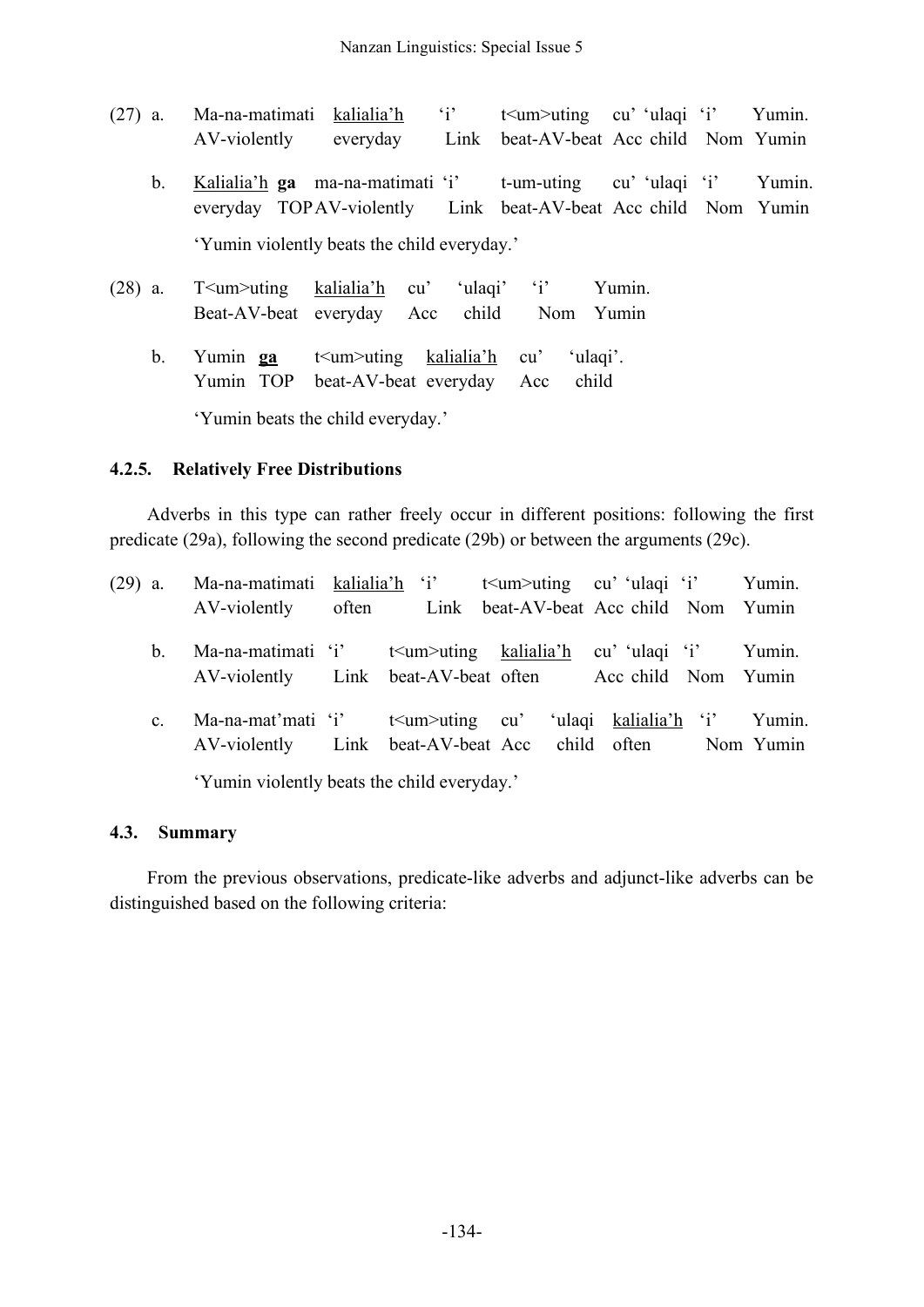| (30)                                                          |                |                |  |  |  |  |
|---------------------------------------------------------------|----------------|----------------|--|--|--|--|
| Predicate-like adverbs<br>Adjunct-like adverbs<br>Adverb type |                |                |  |  |  |  |
| Criteria                                                      |                |                |  |  |  |  |
| Voice marker                                                  | Yes            | N <sub>0</sub> |  |  |  |  |
| Relevant argument                                             | Yes            | $\bf No$       |  |  |  |  |
| attachment                                                    |                |                |  |  |  |  |
| (bound pronoun)                                               |                |                |  |  |  |  |
| AV-only restriction                                           | Yes            | No             |  |  |  |  |
| Linker $'i'$                                                  | Yes            | N <sub>0</sub> |  |  |  |  |
| Free distribution                                             | N <sub>0</sub> | Yes            |  |  |  |  |
| Topicalization                                                | N <sub>0</sub> | <b>Yes</b>     |  |  |  |  |

The previous three criteria are identical to those in Puyuma (Li 2007) and Kavalan (Chang 2004, 2005). And the restriction on the distribution of adverbs could be considered as the effect caused by the attachment of Voice markers and relevant argument. AV-only restriction further confines the distribution of these predicate-like adverbs.

Apparently, the existence of the linker *'i'* seems to have nothing to do with the distinctions between these two types of adverbs in MA. In fact, however, the discrimination may unable to be departed from the linker *'i'*.

### **5. Reduction from Coordinate Structure**

By manipulating the identical form in Amis, Liu (2003) claims that VP modifications should be originally generated from coordinate structure. According to Hsiao's (2004), Melody Chang's (2004) and Tsai's (to appear) assumptions, a coordinator in Formosan languages may either turn into a modifier marker in modification relation, or into a complementizer. This two-way grammaticalization is termed as "conjunctive reduction" (Tsai to appear: 17):

```
(31) Adv + V \leftarrow Adv-Modifier Marker + V \leftarrow <u>V Conj V</u> \rightarrow V[Comp V] \rightarrow V + V
```
Considering the modifying situations in MA, we can find that there are two types of adverbs, one with the linker *'i'*, the other without. Once this linker *'i'* may be regarded as a modifier marker, two types of adverbs in MA illustrate two stages of the grammaticalization of conjunctive reduction.

As mentioned earlier, the linker *'i'* also occur between two verbs in the same event, i.e., the Serial Verb Construction: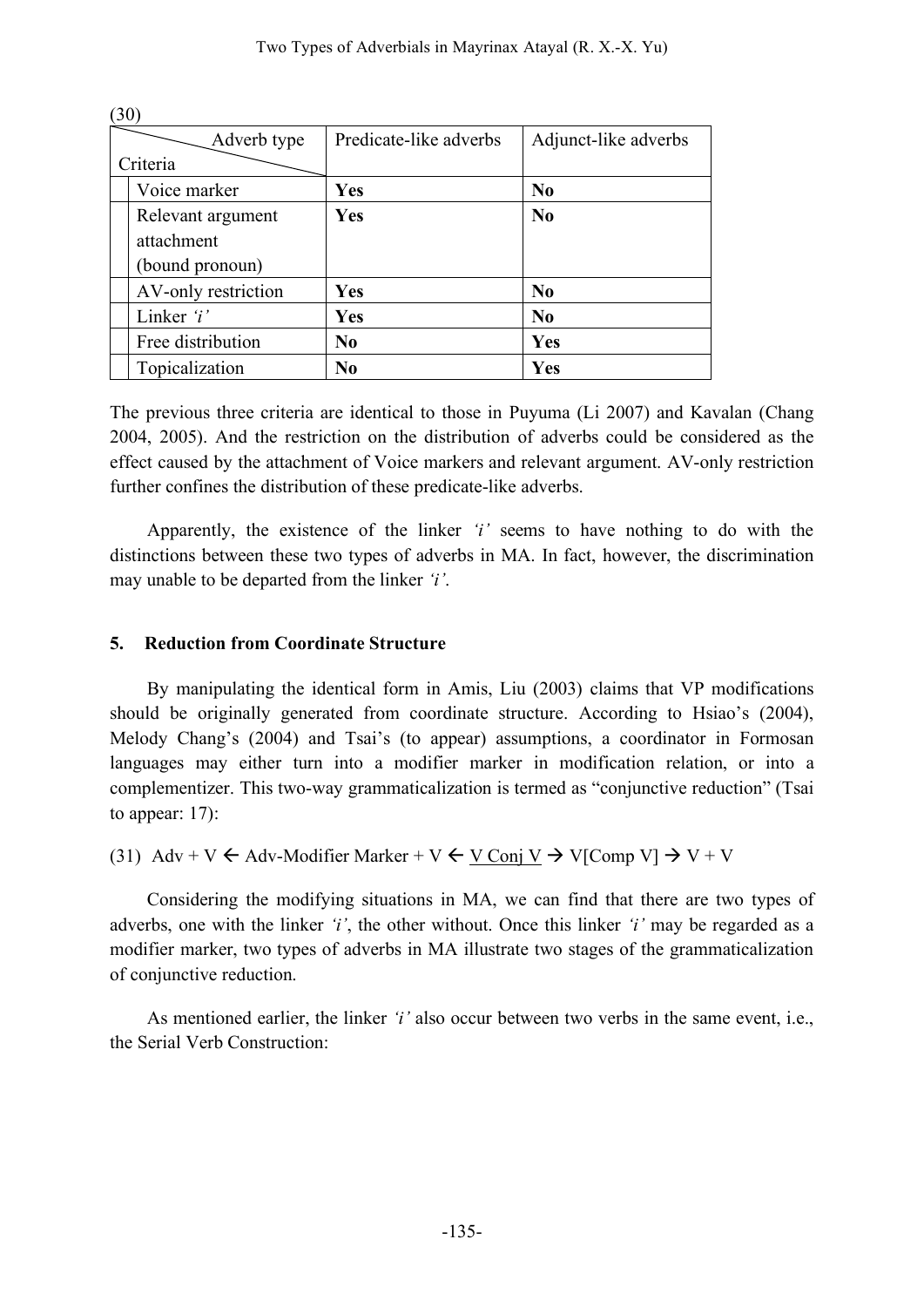| $(32)$ a. |                                        |  | M-a'usa' 'i' ma-panga' cku' 'ulaqi' 'i'<br>AF-go Link AF-carry Acc child Nom mother           |  |  |  | yaya'.                                                              |
|-----------|----------------------------------------|--|-----------------------------------------------------------------------------------------------|--|--|--|---------------------------------------------------------------------|
|           |                                        |  |                                                                                               |  |  |  | 'Mother is going to carry the child on her back.' (Huang 1995: 191) |
| $b_{-}$   |                                        |  | M-a'usa' 'i' ma-sacka' cu' tawqi' ku' nabakis.<br>AF-go Link AF-welcome Acc chief Nom old-man |  |  |  |                                                                     |
|           | 'The old man will go welcome a chief.' |  |                                                                                               |  |  |  | (Huang 1995: 191)                                                   |

Both the connection between two verbs in SVC and the modification of adverbs on verbs can be paralleled, in terms of their semantic representations, based on Parson's (1990) assumptions on event structures:

(33) a. Ma-na-matimati 'i' t<um>uting cu' 'ulaqi' 'i' Watan. AV-violently Link beat-AV-beat Acc child Nom Watan 'Watan violently beat the child.'

- b.  $\exists$  e (BEAT (e)) & Agent (e, Watan) & Theme (e, child) & VIOLENT (e))
- (34) a. M- a'usa' 'i' ma-sacka' cu' tawqi' ku' nabakis. AF-go Link AF-welcome Acc chief Nom old-man 'The old man will go welcome a chief.'
	- b.  $\exists e$  (GO (e)) & Agent (e, old man) & Theme (e, chief) &  $∃e'$  (WELCOME (e)) & Agent (e, old man) & Theme (e, chief)

The representation of conjunction could be illustrated by the linker *'i'* in both situations. These collateral phenomena account for the plausibility of conjunction reduction in (31).

Another piece of evidence comes from the language usage in MA nowadays. As mentioned in section 4.1.3, the linker *'i'* between predicate-like adverb and the lexical verb would be sometimes optional. This occasionally omission of the linker *'i'* indicates the dynamic process of conjunction reduction.

### **6. Conclusion**

In this article, two presumptions on adverbs in MA are concluded: (a) two types of adverbs are sub classified due to some syntactic and morphological criteria, and (b) the existence of the linker *'i'* reveals the relation between V-V conjunction and Adv-V modification, under Tsai's postulation. That is, adverbs establish their own constructions mainly in two distinctive ways. Predicate-like adverbs, originating from V-V conjunction, modify the lexical verbs with a historical remain, the linker *'i'*, occurring in-between. Adjunct-like adverbs, on the other hand, behave as real "adjuncts" juxtaposing in a sentence